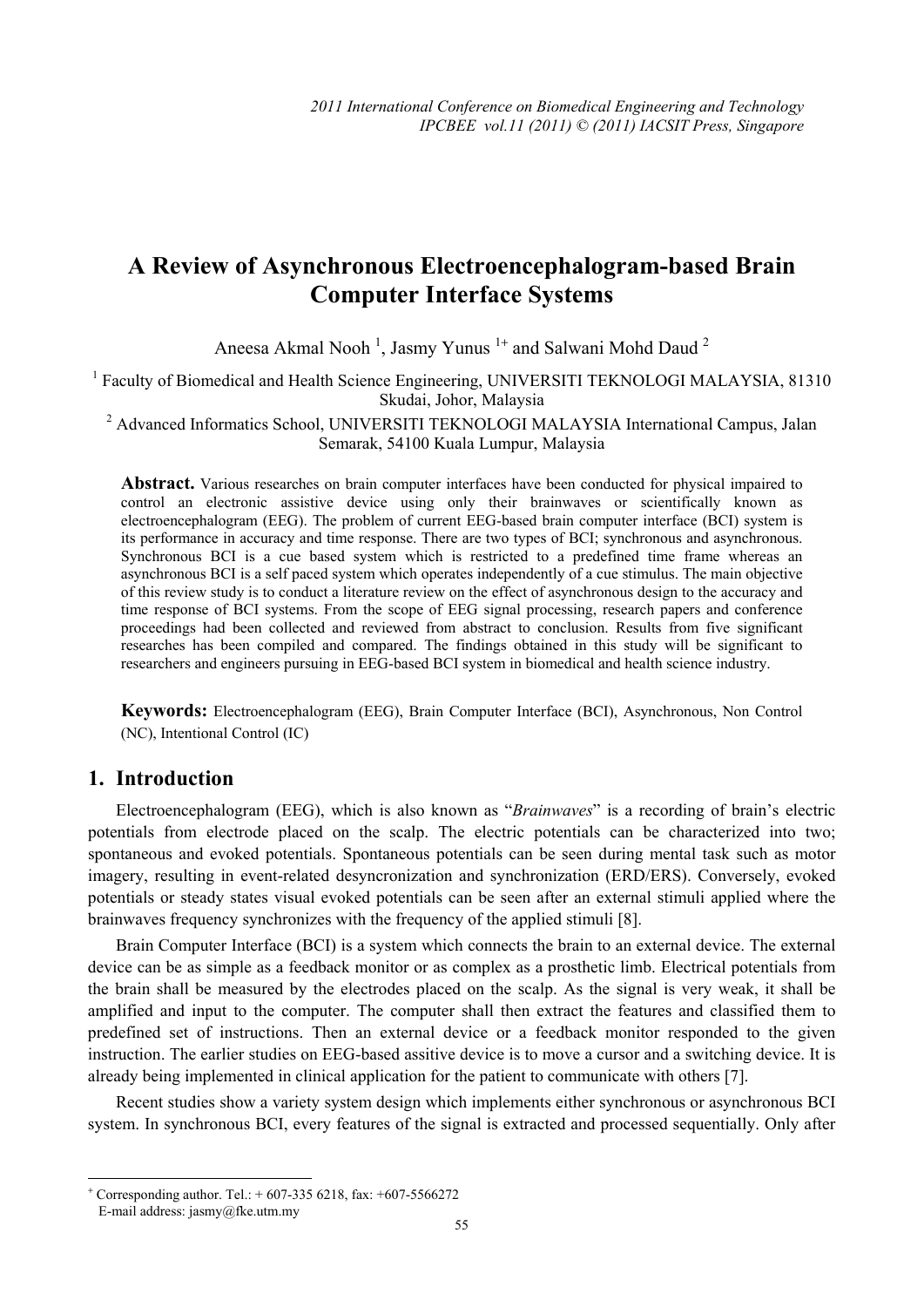the first instruction is completed, then only the system allows another set of feature to be processed. The system is also known as a cue-based type [10].

However, an asynchronous BCI system is independent of the cue-based manner. The features extracted and processed are not necessarily followed by an instruction. The system can accept and process the features one after another without waiting for the first instruction to be completed. It is also known as a self paced type [1]-[5]. This paper focus on asynchronous design as it is an ideal for a BCI to work independently of a cue stimulus.

The problem faced by current BCI system is its accuracy and time response. Various studies conducted to improve the parameter measures of the system such as accuracy and time response. Current EEG-based BCI system has accuracy rate of 75-90% and time response of 4-12sec [10]. It needs major improvement in accuracy and time response as it involves the safety of the user.

The main objective of this paper is to review relevant researches on asynchronous EEG-based BCI system so that the performance of their system design can be analyzed. It is significant for researchers or engineers pursuing in EEG-based BCI system in order to improve the accuracy and time response. Next section will explain further on the methods used in reviewing related researches.

### **2. Methodology**

The scope of work covers the topic of asynchronous EEG-based BCI system designs. First a framework is required in order to conduct a structured literature review. Independent variables (IVs) and dependent variables (DV) involves has been identified and illustrated in Figure 1[6], [9].



Figure 1 Framework of review paper

This review paper will analyze the effects of selected independent variables to a BCI system performance. Signal acquisition is obtained from the sensors or electrodes placed on the scalp. Various measures need to be considered before and during the signal acquisition session in order to obtain correct data. One of the measures to consider is the location of the electrodes. For BCI system design using motor imagery, usually it is enough to place electrodes at the sensorimotor cortex area which shows significant brain activity during motor imagery [2]-[4]. Normally, the larger amount of electrodes is better but that is not necessary as long as the system knows which signal to look for.

As the electrical activity measured from the scalp is very small, the signal needs to be amplified. When a signal is amplified, the noise which corrupts the signal during recording will also be amplified. To compromise with the existence of noise in the signal, filtering or signal preprocessing is required. There are various methods to filter the noise and extract the features but it will not be covered in this paper. This review paper will further compare and discuss on the design of classifier algorithms only.

Figure 2 shows the methodology flowchart of this review paper. Starting from the macro-scope under EEG signal processing, research papers and conference proceedings for the past 3 years had been collected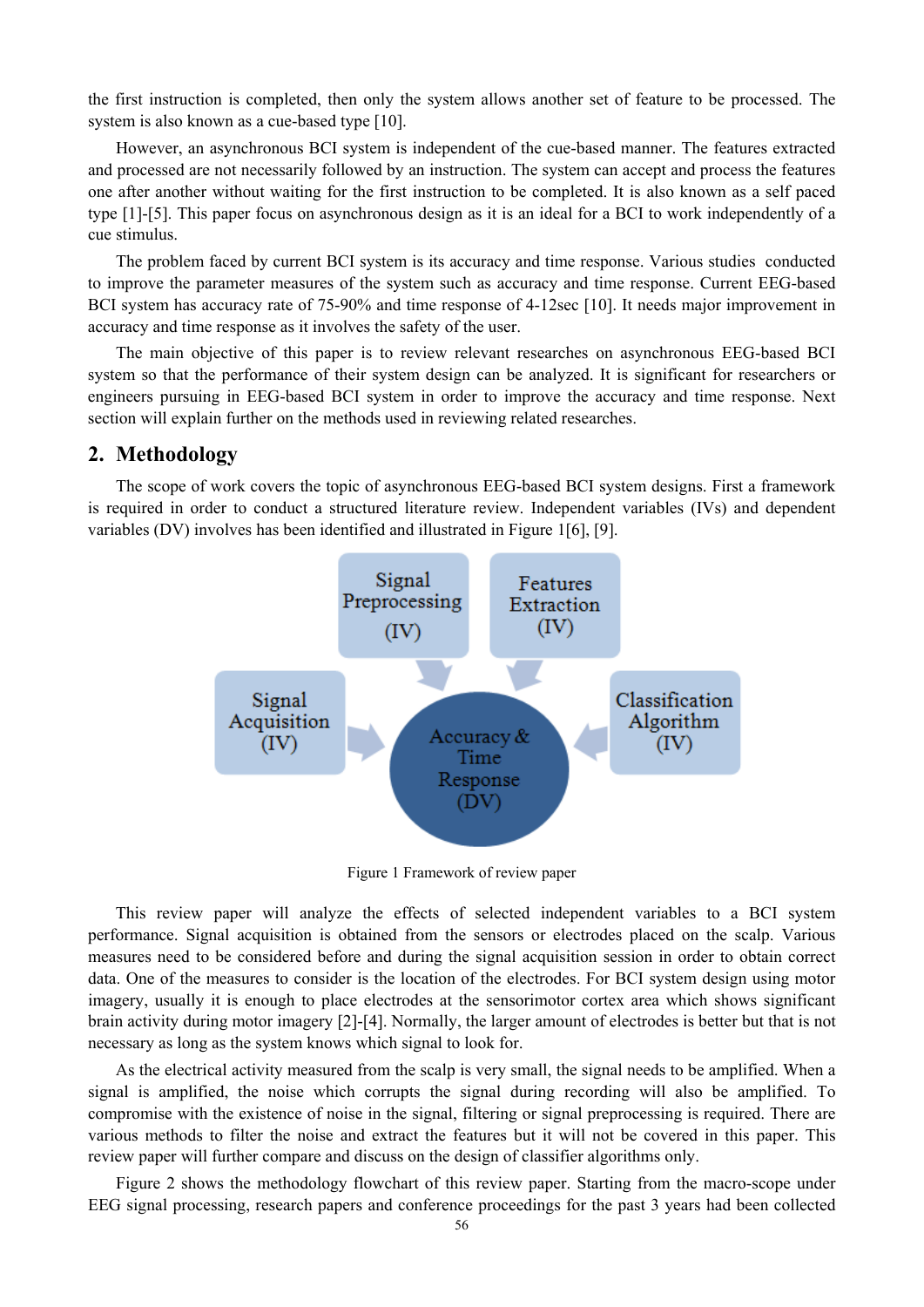and briefly reviewed from abstract to conclusion. A selection was made to collect and divide relevant researches with those irrelevant.

After the selection, detail review was conducted to be analyzed. The results of the findings will be explained and discussed later in the next section. The findings compared the results of five significant researches related to the topic. Comparison of parameter measures are based on the variables and framework of this study. Finally, conclusion and future recommendations are made based on the findings.



Figure 2 Flowchart of review activities

## **3. Results & Discussion**

This section is divided into two parts; results and discussions. Five different and significant researches have been chosen for this review paper. The summary and comparisons are listed in Table 1 below.

Firstly, Case A introduces a novel method to control the duration of Non-Control (NC) and Intentional Control (IC) states (Motor Imagery (MI) for left, right hand, foot and etc.) using Cumulative Incremental Control (CIC) strategy. This method calculates the duration of the Event-Related Desynchronization/Event-Related Synchronization (ERD/ERS) states which is different with common system that only detects the existance of ERD/ERS states. The phenomena is called as task related sustained desynchronization/synchronization (TRSD/TRSS) or steady state event related (de)synchronization.

One of Case A findings is that the TRSD and TRSS are significantly enhanced when simultaneously performed left hand and foot, or right hand and foot movement. From this observation, it is possible to have more IC states instead of normal individual left, right hand and foot motor imagery. Problem faced is probably the accuracy rate decrease to 76% for one sec of MI time from 91% for four sec of MI time. More training is required in order to control the speed and steering angle of the virtual car due to longer the duration of MI, larger the steering angle. The steering angle is very sensitive to error classification.

Case B objective is to introduce novel reject options to discriminate between NC and IC states. They introduced three reject options and applied it to four classifiers as listed in Table 1. One of their recommendations is to incorporate ambiguity rejection with outlier rejection to improve the accuracy rate.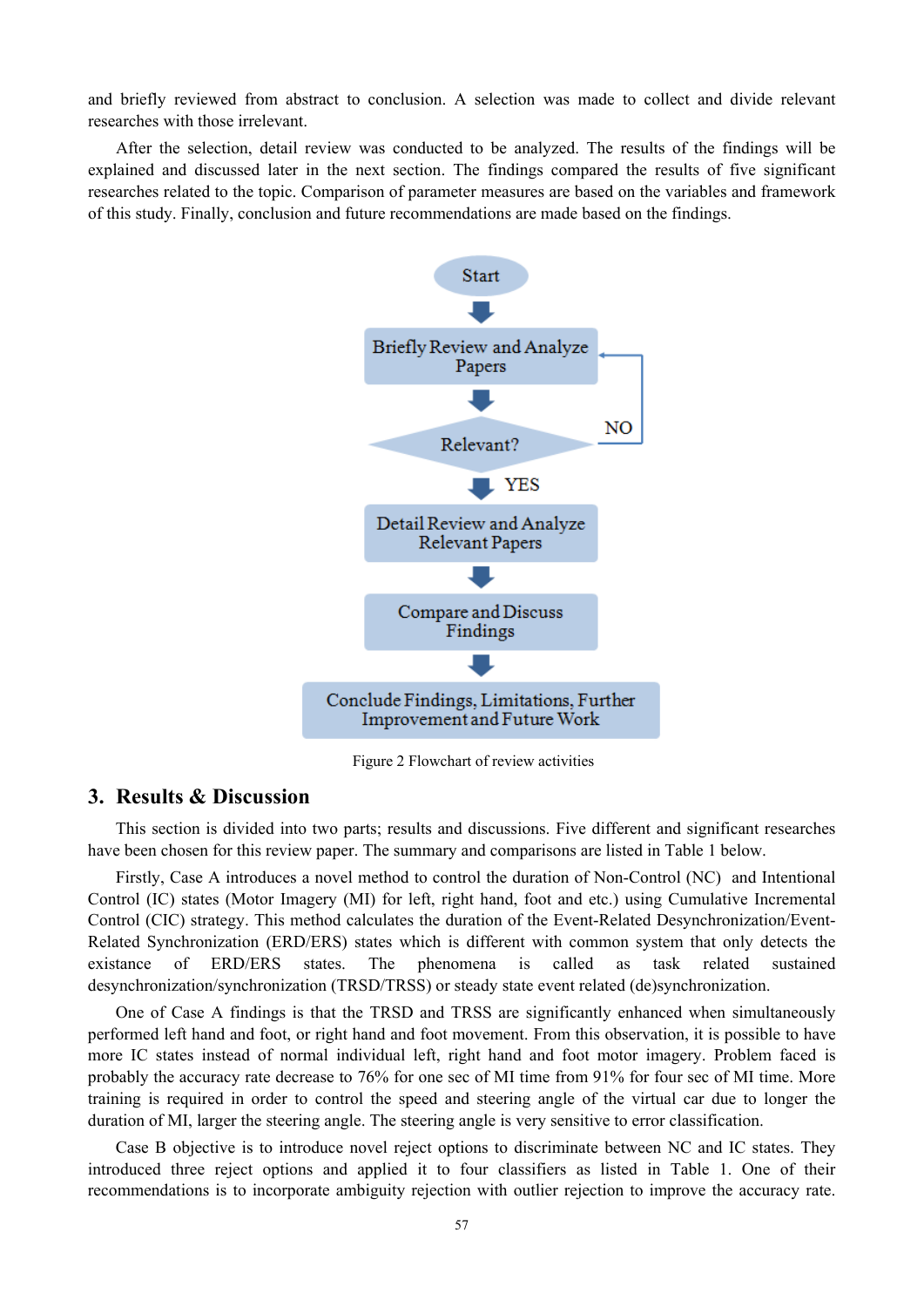This is because Threshold of Reliability Functions (TFR) together with Linear Discriminant Analysis (LDA) has the highest accuracy even though it has the lowest rejection capability.

Case C introduces a hybrid BCI where they combine Steady-State Visual Evoked Potential (SSVEP) based BCI and ERS-based BCI to control a hand orthosis. The SSVEP is used to discriminate the NC and IC states, which they called it as "Brain Switch" and ERS to classify four classes of MI. This research provides new idea in combining both SSVEP and motor imagery in one system. It can be observed that the limitation of this design is its reliance on external stimuli (flickering light). An ideal BCI system should also use a brain-based switch as introduced by [2].

Case D introduces additional algorithm to improve the accuracy of a normal BCI. By using anti-biasing and multiple thresholding, the True Positive Rate (TPr) and False Positive Rate (FPr) improved significantly. The significant result from this research is that anti-biasing helps to successfully improve the detection the NC states.

Finally, Case E objective is to maximize the bit rate and accuracy of a SSVEP-BCI system. According to their research, SSVEP-BCI system has gradually becoming unpopular in latest BCI system due to its restriction on external stimuli. From the results obtained, the lowest Error Rate (ERR) achieved using 4 sec data window length. By comparing results from Case A and Case E, the data window length is nearly similar but the accuracy is better in Case A. Even though Case E objective is to improve the bit rate using SSVEP, Case A managed to get better result using motor imagery with no external flickering stimuli.

| <b>Reviewed</b><br><b>Papers</b> | <b>NC</b> and IC States<br><b>Classifier</b> | <b>Motor Imagery-IC States</b><br><b>Classifier</b>                         | <b>Results</b>                                                                                                                                             |
|----------------------------------|----------------------------------------------|-----------------------------------------------------------------------------|------------------------------------------------------------------------------------------------------------------------------------------------------------|
| Case A $[1]$                     | <b>Statistical Rejection</b><br>Criteria     | Common Spatial Frequency<br>Patterns (CSFP)                                 | Speed and steering angle<br>controlled by type and<br>duration MI                                                                                          |
|                                  |                                              | <b>Cumulative Incremental Control</b><br>Strategy (CIC)                     | Best accuracy obtained<br>76% for 1 sec MI time<br>and 91% for 4 sec MI<br>time                                                                            |
| Case B $[2]$                     | Threshold of Reliability<br>Functions (TFR)  | Support Vector Machine (SVM)                                                | RC has the highest<br>accuracy of fixed 10%<br><b>False Acceptance Rate</b><br>(FAR)<br>FIS, RBFN and SVM<br>provided best rejection                       |
|                                  | Specialized Classifier (SC)                  | Radial Basis Function Network<br>(RBFN)                                     |                                                                                                                                                            |
|                                  | Rejection Class (RC)                         | Fuzzy Inference System (FIS)<br><b>Liner Discriminant Analysis</b><br>(LDA) |                                                                                                                                                            |
| Case C [3]                       | <b>SSVEP-Power Density</b><br>Spectrum (PDS) | <b>Liner Discriminant Analysis</b><br>(LDA)                                 | NC states False Positive<br>Rate (FPr) reduced by<br>50%                                                                                                   |
| Case D $[4]$                     | Particle Swarm<br>Optimization (PSO)         | Common Spatial Pattern (CSP)                                                | TPr of 76.1% (6%<br>increment) and FPr<br>20.2% (11% decrement)<br>compared to normal BCI<br>system without anti-<br>biasing and multiple<br>thresholding. |
|                                  |                                              | <b>Eigenvector Filtration</b>                                               |                                                                                                                                                            |
|                                  | Anti-biasing                                 | Savitzki-Golay Smoothing                                                    |                                                                                                                                                            |
|                                  |                                              | Multiple Thresholding                                                       |                                                                                                                                                            |
| Case E $[5]$                     | <b>SSVEP</b>                                 | Common Spatial Pattern (CSP)                                                | Error rate (ERR)<br>decrease significantly as<br>the data window length<br>increases.                                                                      |

Table 1 Comparisons between five asynchronous EEG-based BCI system.

## **4. Conclusion**